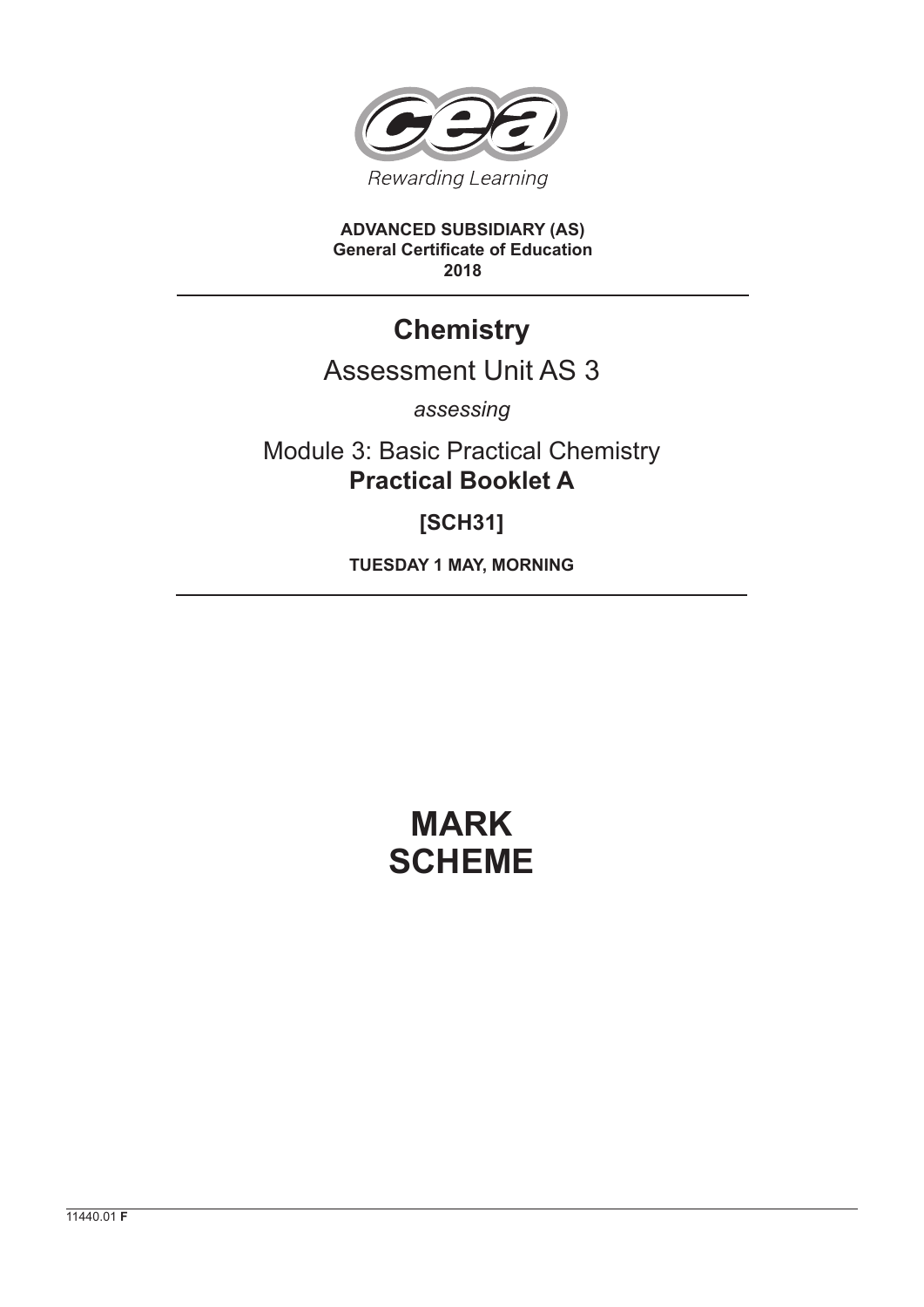## **Booklet A**

|              |     | DOOKIEL A                                               |                                                                                                    |                                                       |  |        |    |  |  |  |  |
|--------------|-----|---------------------------------------------------------|----------------------------------------------------------------------------------------------------|-------------------------------------------------------|--|--------|----|--|--|--|--|
| 1            |     |                                                         | <b>MARKS</b><br>(a) White (solid) [1] (is the colour of a compound containing a Group I or II ion) |                                                       |  |        |    |  |  |  |  |
|              |     | (b) Orange/Yellow [1]                                   |                                                                                                    |                                                       |  |        |    |  |  |  |  |
|              |     | (c) Gas is bubbled through limewater [1]                |                                                                                                    |                                                       |  |        |    |  |  |  |  |
|              |     | Limewater goes cloudy [1]                               |                                                                                                    |                                                       |  |        |    |  |  |  |  |
|              | (d) | (i)                                                     |                                                                                                    |                                                       |  |        |    |  |  |  |  |
|              |     | (ii)                                                    | Fizzing [1]                                                                                        | Precipitate disappears [1]<br>Colourless solution [1] |  |        |    |  |  |  |  |
|              |     |                                                         |                                                                                                    | (iii) White [1] precipitate [1] (sinks)               |  | $[11]$ | 11 |  |  |  |  |
| $\mathbf{2}$ | (a) | Table completed with temperatures given to 1°C<br>$[2]$ |                                                                                                    |                                                       |  |        |    |  |  |  |  |
|              |     |                                                         | time                                                                                               | temperature                                           |  |        |    |  |  |  |  |
|              |     |                                                         | (min)                                                                                              | $(^{\circ}C)$                                         |  |        |    |  |  |  |  |
|              |     |                                                         | $\mathbf 0$                                                                                        | 18                                                    |  |        |    |  |  |  |  |
|              |     |                                                         | 1                                                                                                  | 18                                                    |  |        |    |  |  |  |  |
|              |     |                                                         | $\overline{2}$                                                                                     |                                                       |  |        |    |  |  |  |  |
|              |     |                                                         | 3                                                                                                  | 31                                                    |  |        |    |  |  |  |  |
|              |     |                                                         | 4                                                                                                  | 42                                                    |  |        |    |  |  |  |  |
|              |     |                                                         | 5                                                                                                  | 42                                                    |  |        |    |  |  |  |  |

 **(b)** Colourless solution (in flask) [1] black solid (on filter paper) [1] **A** and the solid (on filter paper) [1] **A** and the solid (on filter paper) [1] **A** 

6 41 7 40 8 39